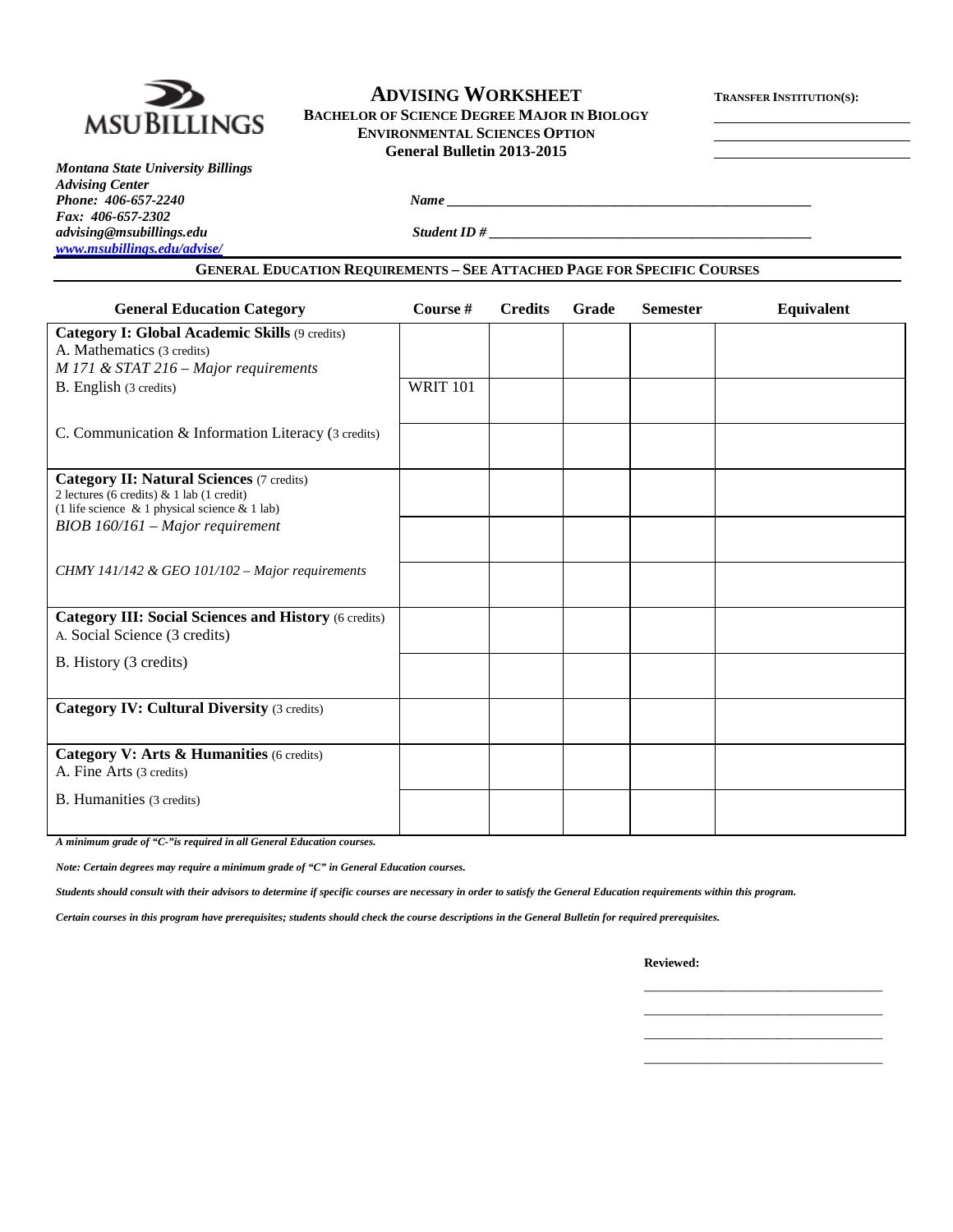# **GENERAL EDUCATION REQUIREMENTS**

|             |      | <b>CATEGORY I: GLOBAL ACADEMIC SKILLS</b><br><b>9</b> credits  |              |
|-------------|------|----------------------------------------------------------------|--------------|
|             |      | Students are required to take one course from each subcategory |              |
|             |      | 3 credits<br><b>Subcategory A - Mathematics</b>                |              |
| М           | 105  | Contemporary Mathematics                                       | 3            |
| М           | 114  | <b>Extended Technical Mathematics</b>                          | 3            |
| М           | 121  | College Algebra                                                | 3            |
| М           | 122  | College Trigonometry                                           | 3            |
| М           | 131  | Mathematics for Elementary Teachers II                         | 3            |
| М           | 143  | <b>Finite Mathematics</b>                                      | 4            |
| M           | 171  | Calculus I                                                     | 4            |
| <b>STAT</b> | 141  | <b>Introduction to Statistical Concepts</b>                    | 3            |
| <b>STAT</b> | 216  | <b>Introduction to Statistics</b>                              | 4            |
|             |      | 3 credits<br><b>Subcategory B - English</b>                    |              |
| <b>WRIT</b> | 101  | College Writing I                                              | 3            |
| WRIT        | 121  | Introduction to Technical Writing                              | 3            |
| WRIT        | 122  | <b>Introduction to Business Writing</b>                        | 3            |
| WRIT        | 201  | College Writing II                                             | 3            |
| WRIT        | 220  | Business & Professional Writing                                | 3            |
| WRIT        | 22.1 | <b>Intermediate Technical Writing</b>                          | $\mathbf{3}$ |
|             |      | Subcategory C- Communication & Information Literacy 3 credits  |              |
| <b>BMIS</b> | 150  | Computer Literacy                                              | 3            |
| <b>COMX</b> | 111  | Introduction to Public Speaking                                | 3            |
| <b>COMX</b> | 115  | Introduction to Interpersonal Communication 3                  |              |
| LSCI        | 125  | Research in the Information Age                                | 3            |

**CATEGORY II: NATURAL SCIENCES 6 cr. lecture & 1 cr. lab**

*Students are required to take one course from each subcategory and at least one corresponding lab or SCIN 101, 102, 103 & 104*

|             |     | <b>Subcategory A – Life Sciences</b>         | 3-4 credits                      |
|-------------|-----|----------------------------------------------|----------------------------------|
| <b>BIOB</b> | 101 | Discover Biology                             | 3                                |
| <b>BIOB</b> | 102 | Discover Biology Lab                         | 1                                |
| <b>BIOB</b> | 160 | <b>Principles of Living Systems</b>          | 3                                |
| <b>BIOB</b> | 161 | <b>Principles of Living Systems Lab</b>      | 1                                |
|             |     | <b>Subcategory B – Physical Sciences</b>     | 3-4 credits                      |
| ASTR        | 110 | Introduction to Astronomy                    | 3                                |
| ASTR        | 111 | Introduction to Astronomy Lab                | 1                                |
| <b>CHMY</b> | 121 | Introduction to General Chemistry            | 3                                |
| <b>CHMY</b> | 122 | Introduction to General Chemistry Lab        | $\mathbf{1}$                     |
| <b>CHMY</b> | 141 | College Chemistry I                          | 3                                |
| <b>CHMY</b> | 142 | <b>College Chemistry LabI</b>                | 1                                |
| GEO         | 101 | <b>Introduction to Physical Geology</b>      | 3                                |
| GEO         | 102 | <b>Introduction to Physical Geology Lab</b>  | 1                                |
| <b>GPHY</b> | 112 | Introduction to Physical Geography Lab       | $\mathbf{1}$                     |
| <b>GPHY</b> | 111 | Introduction to Physical Geography           | 3                                |
| <b>PHSX</b> | 103 | Our Physical World                           | 3                                |
| PHSX        | 104 | Our Physical World Lab                       | $\mathbf{1}$                     |
| PHSX        | 205 | College Physics I                            | 3                                |
| <b>PHSX</b> | 206 | College Physics I Lab                        | $\mathbf{1}$                     |
| PHSX        | 105 | Fundamentals of Phys Sci                     | 3                                |
| <b>PHSX</b> | 106 | Fundamentals of Phys Sci Lab                 | 1                                |
|             |     | Subcategories A and B – Integrated Sciences  | 7 credits                        |
|             |     | SCIN 101, 102, 103 & 104 Integrated Sciences | $3, \frac{1}{2}, 3, \frac{1}{2}$ |

|             |                                                                | <b>CATEGORY III: SOCIAL SCIENCES AND HISTORY</b> | 6 credits |  |  |  |
|-------------|----------------------------------------------------------------|--------------------------------------------------|-----------|--|--|--|
|             | Students are required to take one course from each subcategory |                                                  |           |  |  |  |
|             |                                                                | <b>Subcategory A – Social Sciences</b>           | 3 credits |  |  |  |
| <b>ANTY</b> | 217                                                            | Physical Anthropology & Archeology               | 3         |  |  |  |
| <b>BGEN</b> | 105                                                            | Introduction to Business                         | 3         |  |  |  |
| <b>COMX</b> | 106                                                            | Communicating in a Dynamic Workplace             | 3         |  |  |  |
| <b>ECNS</b> | 201                                                            | Principles of Microeconomics                     | 3         |  |  |  |
| <b>ECNS</b> | 202                                                            | Principles of Macroeconomics                     | 3         |  |  |  |
| EDU         | 105                                                            | <b>Education and Democracy</b>                   | 3         |  |  |  |
| <b>GPHY</b> | 141                                                            | Geography of World Regions                       | 3         |  |  |  |
| HTH         | 110                                                            | Personal Health and Wellness                     | 3         |  |  |  |
| <b>PSCI</b> | 210                                                            | Introduction to American Government              | 3         |  |  |  |
| PSCI        | 220                                                            | Introduction to Comparative Government           | 3         |  |  |  |
| PSYX        | 100                                                            | Introduction to Psychology                       | 3         |  |  |  |
| <b>PSYX</b> | 231                                                            | Human Relations                                  | 3         |  |  |  |
| SOCI        | 101                                                            | Introduction to Sociology                        | 3         |  |  |  |
| SOCI        | 201                                                            | <b>Social Problems</b>                           |           |  |  |  |

|             |     | <b>Subcategory B - History</b>          | 3 credits     |
|-------------|-----|-----------------------------------------|---------------|
| HSTA        | 101 | American History I                      | 3             |
| <b>HSTA</b> | 102 | American History II                     | 3             |
| <b>HSTR</b> | 101 | <b>Western Civilization I</b>           | 3             |
| <b>HSTR</b> | 102 | <b>Western Civilization II</b>          | 3             |
| <b>HSTR</b> | 103 | Honors Western Civilization I           | 3             |
| <b>HSTR</b> | 104 | Honors Western Civilization II          | 3             |
| <b>PSCI</b> | 230 | Introduction to International Relations | $\mathcal{R}$ |

|               | <b>CATEGORY IV: CULTURAL DIVERSITY</b><br>3 credits |                                             |   |  |  |  |
|---------------|-----------------------------------------------------|---------------------------------------------|---|--|--|--|
| A&SC/WGSS 274 |                                                     | Women, Culture, and Society                 | 3 |  |  |  |
| <b>ANTY</b>   | 220                                                 | Culture and Society                         | 3 |  |  |  |
| ARTH          | 160                                                 | Global Visual Culture                       | 3 |  |  |  |
| <b>COMX</b>   | 212                                                 | Introduction to Intercultural Communication | 3 |  |  |  |
| <b>GPHY</b>   | 121                                                 | Human Geography                             | 3 |  |  |  |
| HTH           | 270                                                 | Global Health Issues                        | 3 |  |  |  |
| LIT           | 230                                                 | World Literature Survey                     | 3 |  |  |  |
| MUSI          | 207                                                 | World Music                                 | 3 |  |  |  |
| <b>NASX</b>   | 105                                                 | Introduction to Native American Studies     | 3 |  |  |  |
| <b>NASX</b>   | 205                                                 | Native Americans in Contemporary Society    | 3 |  |  |  |
| PHL           | 271                                                 | Philosophy & Religion of India              | 3 |  |  |  |
| PHI.          | 272                                                 | Philosophy & Religion of China/Tibet/Japan  | 3 |  |  |  |
| <b>REHA</b>   | 201                                                 | Introduction to Diversity in Counseling     | 3 |  |  |  |
| <b>RLST</b>   | 170                                                 | The Religious Quest                         |   |  |  |  |
| <b>SPNS</b>   | 150                                                 | The Hispanic Tradition                      | 3 |  |  |  |

### **CATEGORY V: ARTS & HUMANITIES 6 credits**

| Students are required to take one course from each subcategory |     |                                     |           |  |  |
|----------------------------------------------------------------|-----|-------------------------------------|-----------|--|--|
|                                                                |     | Subcategory $A$ – Fine Arts         | 3 credits |  |  |
| ARTZ                                                           | 101 | <b>Art Fundamentals</b>             | 3         |  |  |
| ARTZ                                                           | 105 | Visual Language-Drawing             | 3         |  |  |
| ARTZ                                                           | 131 | Ceramics for Non-majors             | 3         |  |  |
| CRWR                                                           | 240 | Intro Creative Writing Workshop     | 3         |  |  |
| FILM                                                           | 160 | Introduction to World Cinema        | 3         |  |  |
| <b>LIT</b>                                                     | 270 | Film & Literature                   | 3         |  |  |
| <b>MART</b>                                                    | 260 | Computer Presentation and Animation | 3         |  |  |
| MUSI                                                           | 101 | <b>Enjoyment of Music</b>           | 3         |  |  |
| MUSI                                                           | 114 | Band: MSUB Symphonic                | 1         |  |  |
| MUSI                                                           | 131 | Jazz Ensemble I: MSUB               | 1         |  |  |
| MUSI                                                           | 147 | Choral Ensemble: University Chorus  | 1         |  |  |
| THTR                                                           | 101 | Introduction to Theatre             | 3         |  |  |
| THTR                                                           | 120 | Introduction to Acting I            | 3         |  |  |
|                                                                |     | <b>Subcategory B - Humanities</b>   | 3 credits |  |  |
| ARTH                                                           | 150 | Introduction to Art History         | 3         |  |  |
| <b>HONR</b>                                                    | 111 | Perspectives and Understanding      | 3         |  |  |
| <b>LIT</b>                                                     | 110 | Introduction to Literature          | 3         |  |  |
| LIT                                                            | 240 | The Bible as Literature             | 3         |  |  |
| PHL                                                            | 110 | Introduction to Ethics              | 3         |  |  |
| PHL                                                            | 111 | Philosophies of Life                | 3         |  |  |
|                                                                |     |                                     |           |  |  |

**Total 31**

| A minimum grade of $C$ or better is required in all major coursework |
|----------------------------------------------------------------------|
|----------------------------------------------------------------------|

Course **Credits Grade Semester Equivalent**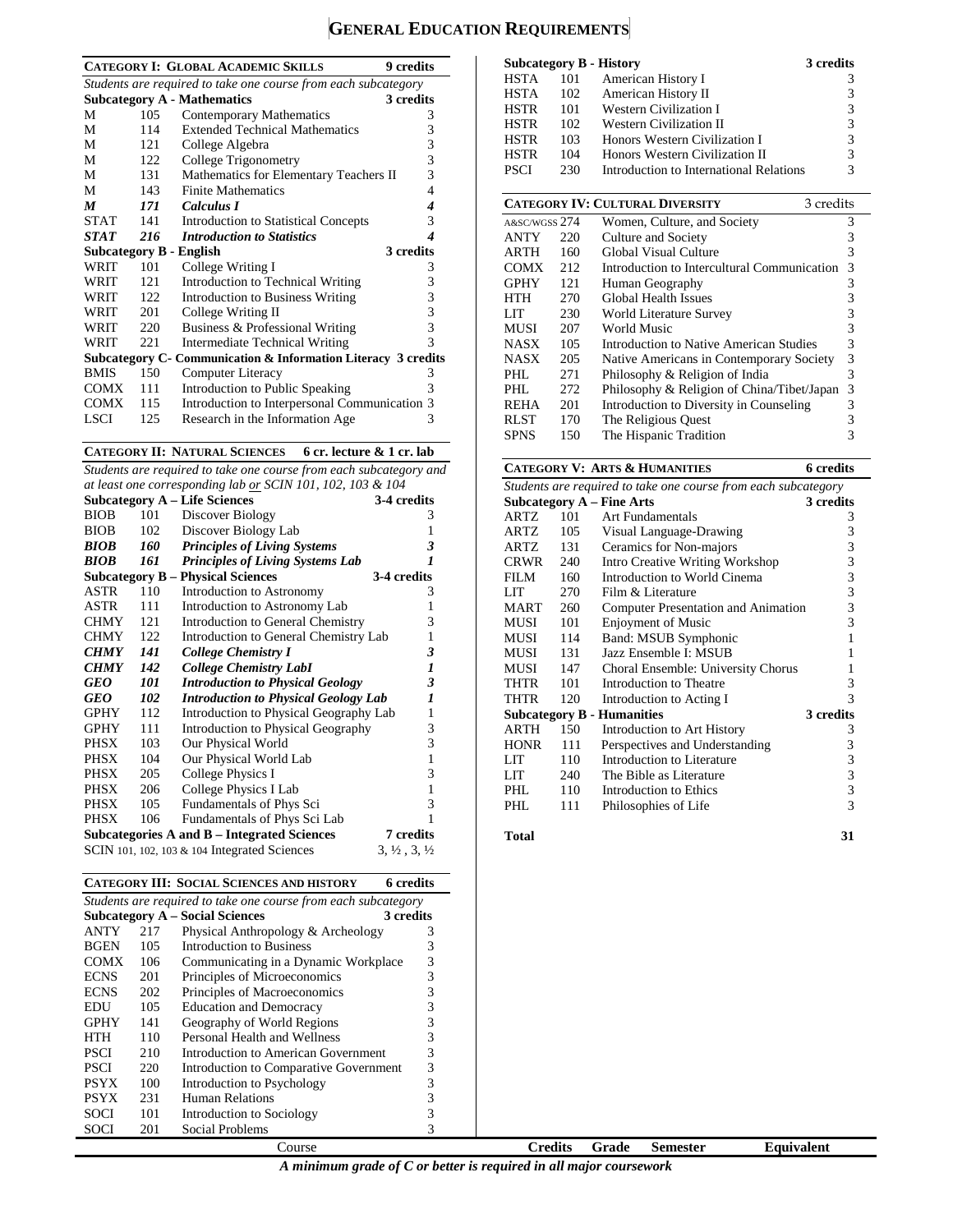|             | <b>Biology Requirements</b> |                                        |                |  |
|-------------|-----------------------------|----------------------------------------|----------------|--|
| *BIOB       | 160                         | Principles of Living Systems           | 3              |  |
| $*$ BIOB    | 161                         | Principles of Living Systems Lab       |                |  |
| <b>BIOB</b> | 170                         | Principles of Biological Diversity     | 3              |  |
| <b>BIOB</b> | 171                         | Principles of Biological Diversity Lab | 1              |  |
| <b>BIOB</b> | 260                         | Cellular and Molecular Biology         | 3              |  |
| <b>BIOB</b> | 261                         | Cellular and Molecular Biology Lab     | 1              |  |
| <b>BIOM</b> | 360                         | General Microbiology                   | 3              |  |
| <b>BIOM</b> | 361                         | General Microbiology Lab               | 1              |  |
| <b>BIOE</b> | 370                         | General Ecology                        | 3              |  |
| <b>BIOE</b> | 371                         | General Ecology Lab                    | 1              |  |
| <b>BIOB</b> | 375                         | <b>General Genetics</b>                | 3              |  |
| <b>BIOB</b> | 376                         | General Genetics Lab                   | 1              |  |
| <b>BIOB</b> | $490$ or                    | Undergraduate Research                 | $\overline{2}$ |  |
|             | 498                         | Internship/Cooperative Education       |                |  |
| <b>BIOB</b> | 499                         | Senior Thesis/Capstone                 |                |  |

### **Biology Electives (choose 8 credits from the following)**

| ື<br><b>BIOB</b> | 425 | $\sim$<br>Advanced Cell and Molecular Biology | 3 |  |  |
|------------------|-----|-----------------------------------------------|---|--|--|
| <b>BIOB</b>      | 426 | Advanced Cell and Molecular Biology Lab       |   |  |  |
| <b>BIOE</b>      | 483 | <b>Evolution and Ecology</b>                  | 3 |  |  |
| <b>BIOE</b>      | 484 | Evolution and Ecology Lab                     |   |  |  |
| <b>BIOO</b>      | 412 | <b>Animal Physiology</b>                      | 3 |  |  |
| <b>BIOO</b>      | 433 | <b>Plant Physiology</b>                       | 3 |  |  |
| <b>BIOO</b>      | 434 | Plant Physiology Lab                          |   |  |  |
| <b>BIOO</b>      | 435 | <b>Plant Systematics</b>                      | 2 |  |  |
| <b>BIOO</b>      | 436 | Plant Systematics Lab                         | 2 |  |  |

## **Biology Total 35**

| <b>Chemistry Requirements</b> |     |                                   |                         |  |  |  |  |
|-------------------------------|-----|-----------------------------------|-------------------------|--|--|--|--|
| *CHMY                         | 141 | College Chemistry I               |                         |  |  |  |  |
| *CHMY                         | 142 | College Chemistry Lab I           |                         |  |  |  |  |
| <b>CHMY</b>                   | 143 | College Chemistry II              | 3                       |  |  |  |  |
| <b>CHMY</b>                   | 144 | College Chemistry Lab II          |                         |  |  |  |  |
| <b>CHMY</b>                   | 211 | Elements of Organic Chemistry     | $\mathbf{\overline{3}}$ |  |  |  |  |
| <b>CHMY</b>                   | 212 | Elements of Organic Chemistry Lab |                         |  |  |  |  |

### **Chemistry Electives (choose 8 credits from the following)**

| <b>BCH</b>  | 380 | Biochemistry                                     |  |  |
|-------------|-----|--------------------------------------------------|--|--|
| <b>BCH</b>  | 381 | Biochemistry Lab                                 |  |  |
| <b>CHMY</b> | 311 | Analytical Chemistry – Quantitative Analysis     |  |  |
| <b>CHMY</b> | 312 | Analytical Chemistry Lab – Quantitative Analysis |  |  |
| <b>CHMY</b> | 421 | <b>Advanced Instrument Analysis</b>              |  |  |
| <b>CHMY</b> | 422 | Advanced Instrument Analysis Lab                 |  |  |

**Chemistry Total 20**

### **Physics Requirement** (choose **one** Physics course with lab)

| $\Omega$ |     |                       |  |  |
|----------|-----|-----------------------|--|--|
| *PHSX    | 206 | College Physics I Lab |  |  |
| *PHSX    | 205 | College Physics I     |  |  |